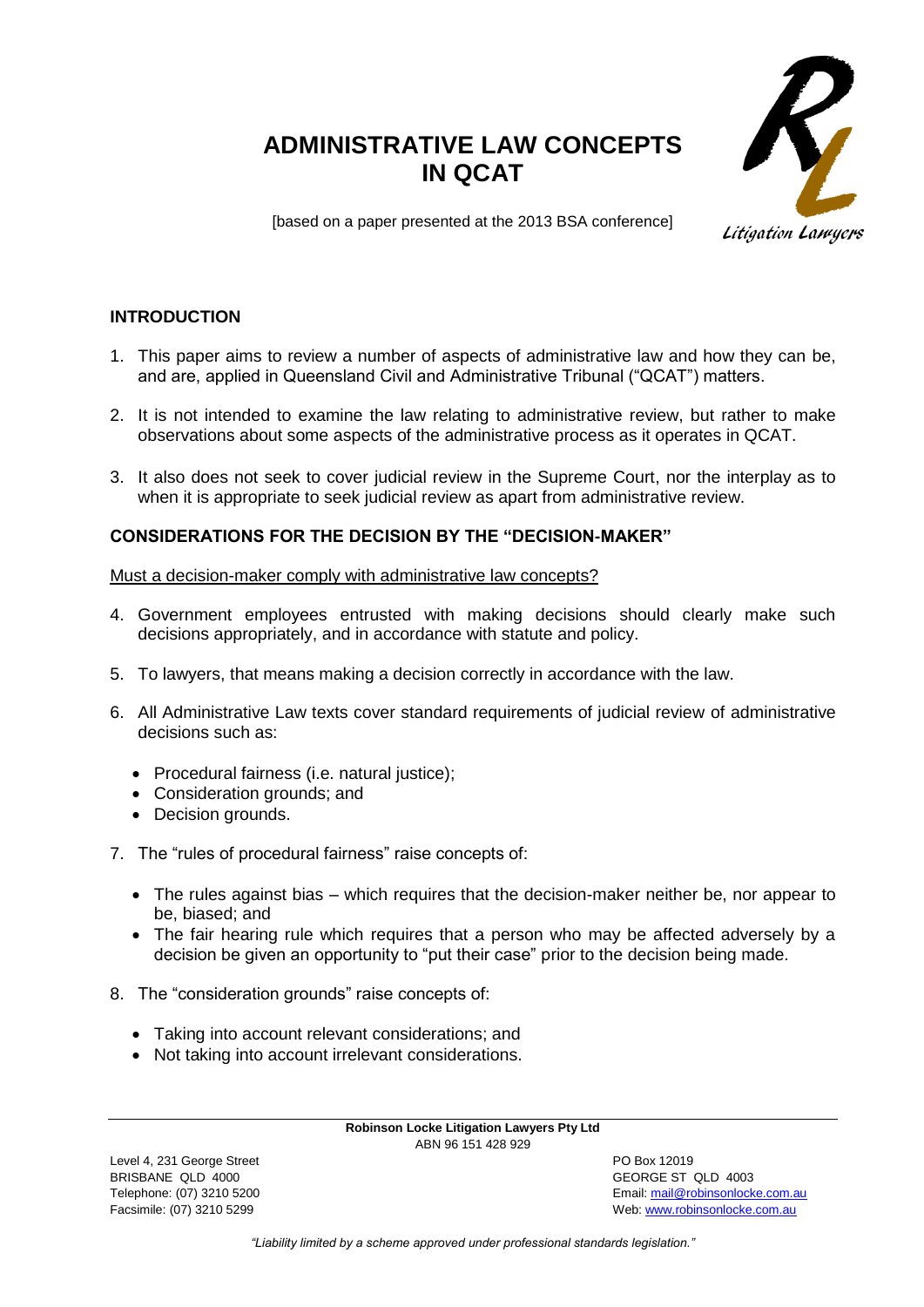- 9. The "decision grounds" raise concepts of:
	- Jurisdictional error:
	- Error of law: and
	- Unreasonableness of the decision (i.e. Wednesbury case<sup>1</sup>).
- 10. If a person is aggrieved by a decision made which does not comply with the above, they have a right of review in QCAT. As a result the applicant does not need to demonstrate a breach of natural justice – or any other administrative law requirement.
- 11. However, failure by a decision-maker to provide natural justice can be a basis to an award of costs, in accordance with s 102 of the *Queensland Civil and Administrative Tribunal Act 2009 ("QCAT Act*"). Hence this is triggered by the procedural fairness ground of judicial review, not specifically by the other grounds of judicial review.

## What is the significance of policy and procedure?

- 12. A decision-maker must apply the law that is, statute and regulations. Policy cannot change the statute, and in fact would be unlawful if it purported to do so.<sup>2</sup>
- 13. Policies of the Queensland Building and Construction Commission ("QBCC") are provided for under regulation.<sup>3</sup>
- 14. However, it is a fundamental matter of administrative law that a decision-maker must not blindly apply policy ignoring the merits of a particular case. Of course, the merits would have to be such that departure from policy is warranted.
- 15. QBCC, like any entity, has procedures for various tasks undertaken by staff. Those procedures are internal matters guiding the form of internal documents and communications. Such procedures clearly assist in consistency and standards.
- 16. However, merely because QBCC routinely applies internal procedures does not elevate such procedures to become mandatory. They do not receive statutory force. This is clearly illustrated in *JM Kelly Project Builders v QBCC.* 4

## Must a decision-maker make findings of "jurisdictional facts" before having the standing to make a decision?

- 17. As a matter of common sense, before making a decision, a decision-maker must satisfy themselves that there is a lawful basis for the decision being made.
- 18. If there is a lack of jurisdiction, the decision would be *ultra vires*. However, regardless of that fact, a purported decision is still a decision, and therefore could be reviewed in QCAT.

#### What if a decision-maker makes a decision which breaches administrative laws?

19. If, for example, a decision-maker fails to provide natural justice, or is biased, this raises a ground of judicial review – hence by way of Application for Review to the Supreme Court pursuant to the *Judicial Review Act 1991.*

 1 *Associated Provincial Picture Houses v Wednesbury Corporation* [1948] 1 KB 223.

<sup>2</sup> *Green v Daniels* (1977) 13 ALR 1.

<sup>3</sup> *Queensland Building and Construction Commission Act 1991* s 9A.

 $4$  Unreported (9 May 2013) GAR375-10 QCAT at [74] - [79].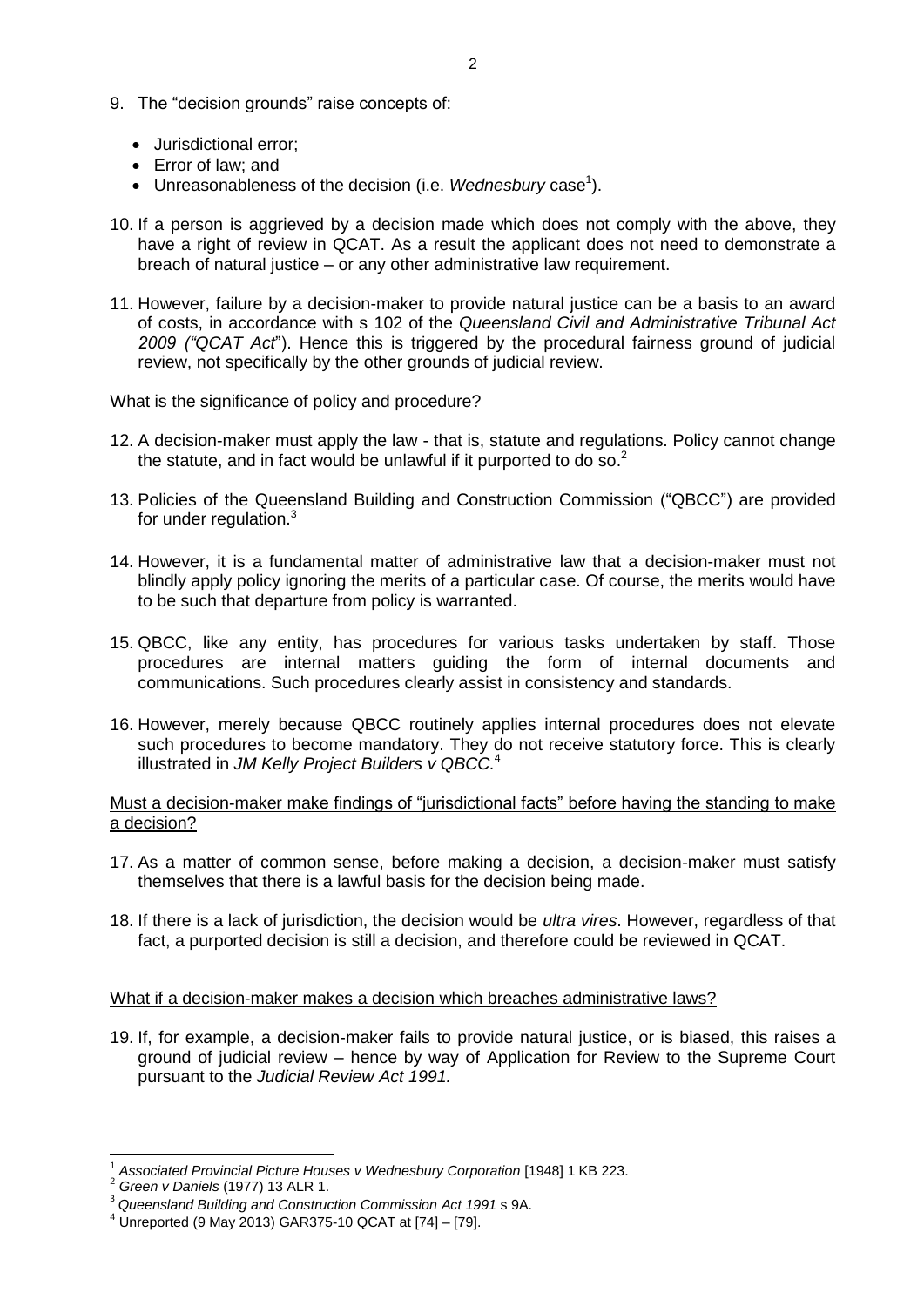- 20. Technically, if a decision purports to make decision which is, say, in breach of procedural fairness, then the decision is unlawful.
- 21. If there is a review application filed in QCAT, then there is jurisdiction to review the decision (or purported decision) on its merits. Therefore, there is no benefit, or need, to identify the breach of administrative law procedures.
- 22. Further, this would not ground a basis to strike out QCAT review proceedings.<sup>5</sup>

Must a decision-maker follow QCAT decisions?

- 23. Justice requires consistency between decisions and this clearly applies to decision-makers. $^6$ Therefore, decisions should aim to be consistent both with government policies and QCAT decisions.
- 24. If policy conflicts with QCAT decisions, it would be appropriate to review the policy and/or appeal the QCAT decision.
- 25. Having said that, the prime function is to make a correct decision on the merits of the material.

# **THE REVIEW JURISDICTION OF QCAT**

Documents Required to be filed in QCAT by the decision-maker

26. Section 21 of the *QCAT Act* provides:

"*(1) In a proceeding for the review of a reviewable decision, the decision-maker for the reviewable decision must use his or her best endeavours to help the tribunal so that it can make its decision on the review.*

*(2) Without limiting subsection (1), the decision-maker must provide the following to the tribunal within a reasonable period of not more than 28 days after the decisionmaker is given a copy of the application for the review under section 37—*

- *(a) a written statement of the reasons for the decision;*
- *(b) any document or thing in the decision-maker's possession or control that may be relevant to the tribunal's review of the decision."*
- 27. In the normal circumstances, "*any document or thing in the decision-maker's possession or control that may be relevant to the Tribunal's review of the decision*" is relatively easy to identify. However, there are times when information is conveyed to a decision-maker on a confidential basis. What duties does the decision-maker have to provide such documents to QCAT?
- 28. In *Applicant VEAL of 2002 v Minister for Immigration& Multicultural & Indigenous Affairs,* 7 the issue was whether a "dob-in" letter must be disclosed, notwithstanding the author had requested it be kept confidential. Prior to this case, the established law was that an adverse allegation must be disclosed only if it is "credible, relevant and significant" (per *Kioa v West<sup>8</sup>*). In *VEAL<sup>9</sup>* it was held that it was beside the point that the Tribunal (or therefore a decision-maker) purported to ignore the letter, as the allegations were clearly relevant to the veracity of the applicant's claim and could not be dismissed as completely lacking credibility.

 $\overline{a}$ 

<sup>5</sup> *JM Kelly Project Builders v QBSA* Unreported (9 May 2013) GAR375-10 QCAT at [73].

<sup>&</sup>lt;sup>6</sup> *Drake No 2* (1979) 2 ALD 634.

<sup>(2005) 225</sup> CLR 88.

<sup>8</sup> (1985) 159 CLR 440.

<sup>9</sup> *Applicant VEAL of 2002 v Minister for Immigration & Multicultural & Indigenous Affairs* (2005) 225 CLR 88.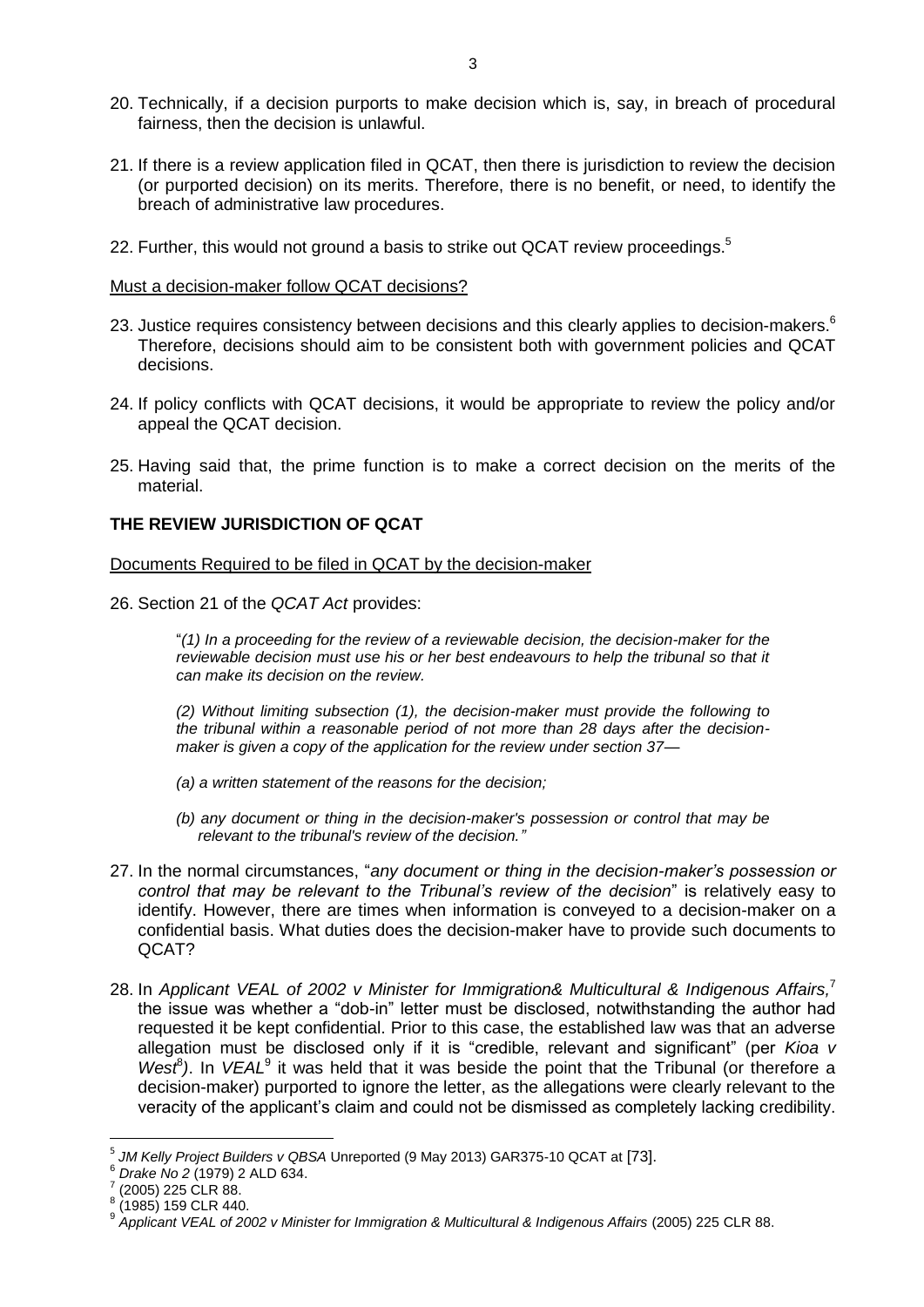The necessity to disclose adverse allegations "is not based on answering a causal question as to whether the material did in fact play a part in influencing the decision". Fairness required that the substance of the allegations be revealed, but the applicant was not entitled to know the identity of his accuser, as there was public interest in allowing the tribunal to access information provided in confidence.

29. This suggests that information that is "credible, relevant and significant" should be included in the documents provided pursuant to s 21(2). However, in appropriate cases, it may be appropriate to redact confidential parts of a document.

Obligation of QCAT to determine its jurisdiction

- 30. The review jurisdiction of QCAT is triggered where there is a reviewable decision which the applicant seeks to review. That is the only jurisdictional fact that QCAT is required to identify.<sup>10</sup>
- 31. In that case, the Judge went to some lengths to explain why a decision, even if made totally erroneously by the decision-maker is still a decision. This is the case, even if the decision was baseless and the necessary "jurisdictional facts" upon which such decision should be made do not exist. The important issue is that there is a decision which purports to have been made in accordance with the statute.
- 32. To put another way, jurisdiction is not ousted by the fact that an original decision-maker's error is such that the decision would be declared a nullity if challenged before a court.
- 33. Therefore, in relation to the QBCC, a "reviewable decision" is a decision which falls within, or at least purports to do so, s 86(1) of the *Queensland Building and Construction Commission Act ("QBCC Act")*. If that occurs, then QCAT has jurisdiction.
- 34. Importantly, a letter indicating QBCC is investigating a matter, and might in the future make a decision, clearly does not constitute the making of a decision.
- 35. In deciding whether there is jurisdiction to a review a decision under s 86(1) of the *QBCC Act*, consideration must be given to s 86(2), which provides circumstances when the Tribunal must not review a decision.
- 36. There has been contention recently regarding the ability to extend time pursuant to s 61 to bring such a decision within time and therefore technically reinstate its status as "reviewable".
- 37. Decisions on this point include:
	- (a) *Manwin v QBSA*<sup>11</sup> in the District Court;
	- (b) *QBSA v Watkins*<sup>12</sup> in the District Court;
	- (c) *Watkins v QBSA*<sup>13</sup> in QCAT; and
	- (d) *QBSA v Robuild.* 14

 $\overline{\phantom{a}}$ <sup>10</sup> *JM Kelly Project Builders v QBSA* Unreported (9 May 2013) GAR375-10 QCAT.

 $^{11}$  [2005] CCT QR147-05.

 $[2013]$  QDC 198.

<sup>13</sup> Unreported (20 September 2013) QCAT GAR265-13.

<sup>&</sup>lt;sup>14</sup> Currently under appeal in the Supreme Court of Queensland, APL226-13.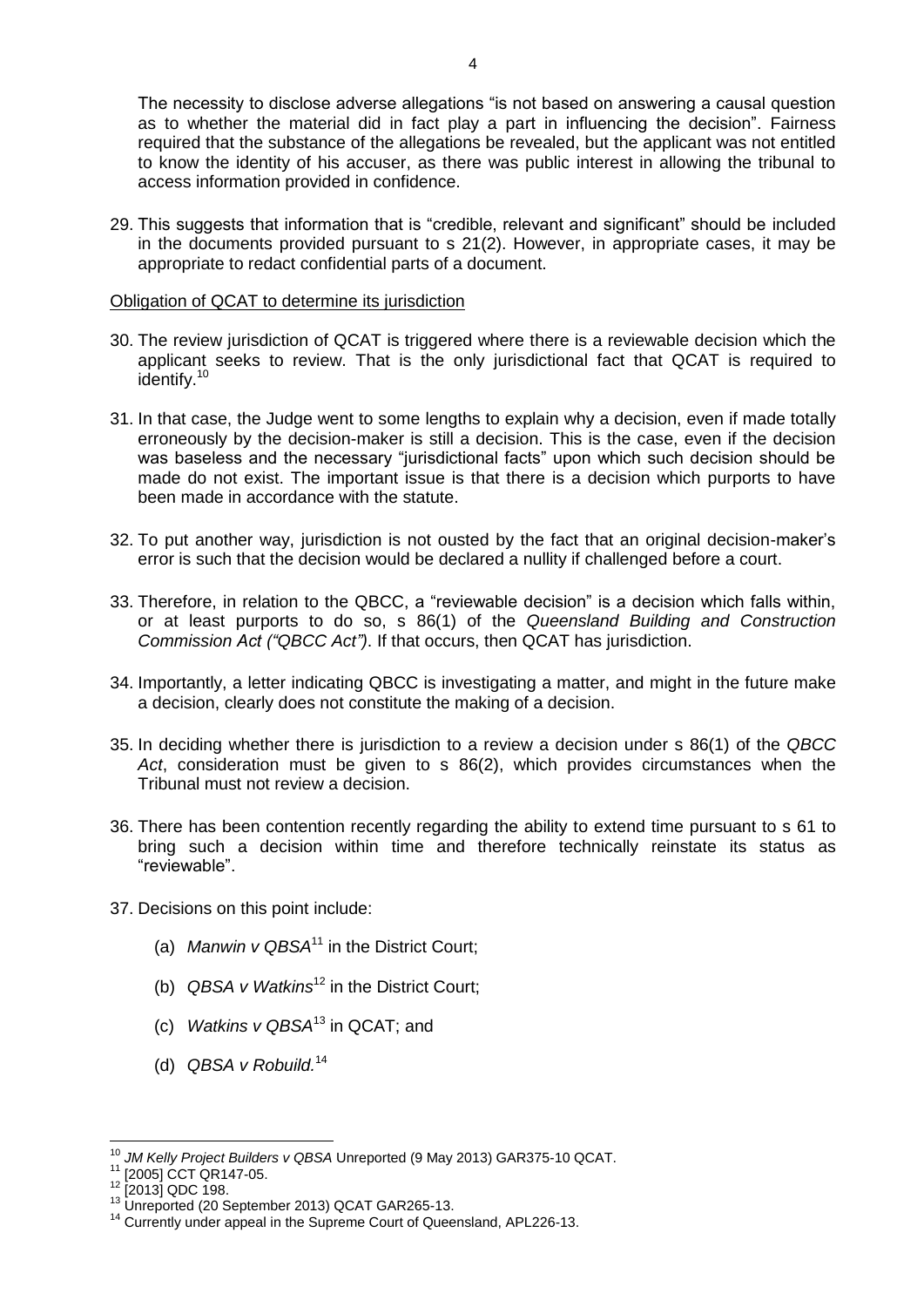To obtain clear decision on the point, the Watkins matter is presently pending in the Court of Appeal.

## What constitutes the "record" of the QCAT hearing

- 38. There may be a breach of natural justice if a decision-maker bases a decision on evidence, findings or reasons not disclosed to the party, thus necessarily depriving them of the opportunity to address on the matter.
- 39. A party may well be surprised if a Member chose to consider the entire QCAT file, without identifying what was actually contained within that file. It is likely that a party will not have inspected the QCAT file, and will not know precisely what is contained therein.
- 40. As a result, it is clearly appropriate from a procedural perspective, for documents to be identified during the course of the hearing as documents to be considered. The way this has been done in the past is by marking them as exhibits.
- 41. The result is that the parties are clearly apprised of the documents which are to be considered when the QCAT Member makes the decision.

#### Cross Examination of the decision-maker?

42. Paragraph 5 (d) of the QCAT Practice Direction 3 of 2013 effective as from 6 May 2013 provides that:

"*Because the Tribunal's role in merits review is to make the decision afresh, the decision make shall not give evidence or be cross-examined about why it made the decision. However depending on the nature of the particular review, the decisionmaker may have other evidence to present. For example in a review of a decision by the Queensland Building Services Authority, a building inspector or engineer's evidence which was relied upon in the making of the decision…"*

- 43. Clearly, as a general rule, the decision-maker should not be cross-examined. In what circumstances might an applicant seek to cross-examine the decision-maker?
- 44. Unless a decision-maker has given evidence of primary factual finding, the only reason to cross-examine a decision-maker is an attempt to seek costs - that is, aiming to trigger s 102 *QCAT Act*. That would probably be best undertaken in a costs application after the QCAT decision is obtained.

#### Merits Review

- 45. Pursuant to s 20(2) of the *QCAT Act*, QCAT is to decide a review matter by way of fresh hearing on the merits.
- 46. The role of QCAT therefore is to reconsider the original decision and make the correct and preferable decision. 15
- 47. As stated above, QCAT has jurisdiction whether or not the decision being reviewed was properly made. That is, even if a decision was made beyond jurisdictional limits, as there has in fact been a decision, the purported decision is capable of review and cannot be struck out.
- 48. Even if there has been an error in the decision process, it is QCAT's job to make a fresh decision, and the Tribunal is not required to identify error in either process or reasoning that

 $\overline{\phantom{a}}$ <sup>15</sup> *Kehl v Board of Professional Engineers of Queensland* [2010] QCATA 58 [9]; *JM Kelly (Project Builders) Pty Ltd v QBSA* QCAT GAR375-10 20 September 2013 at [62].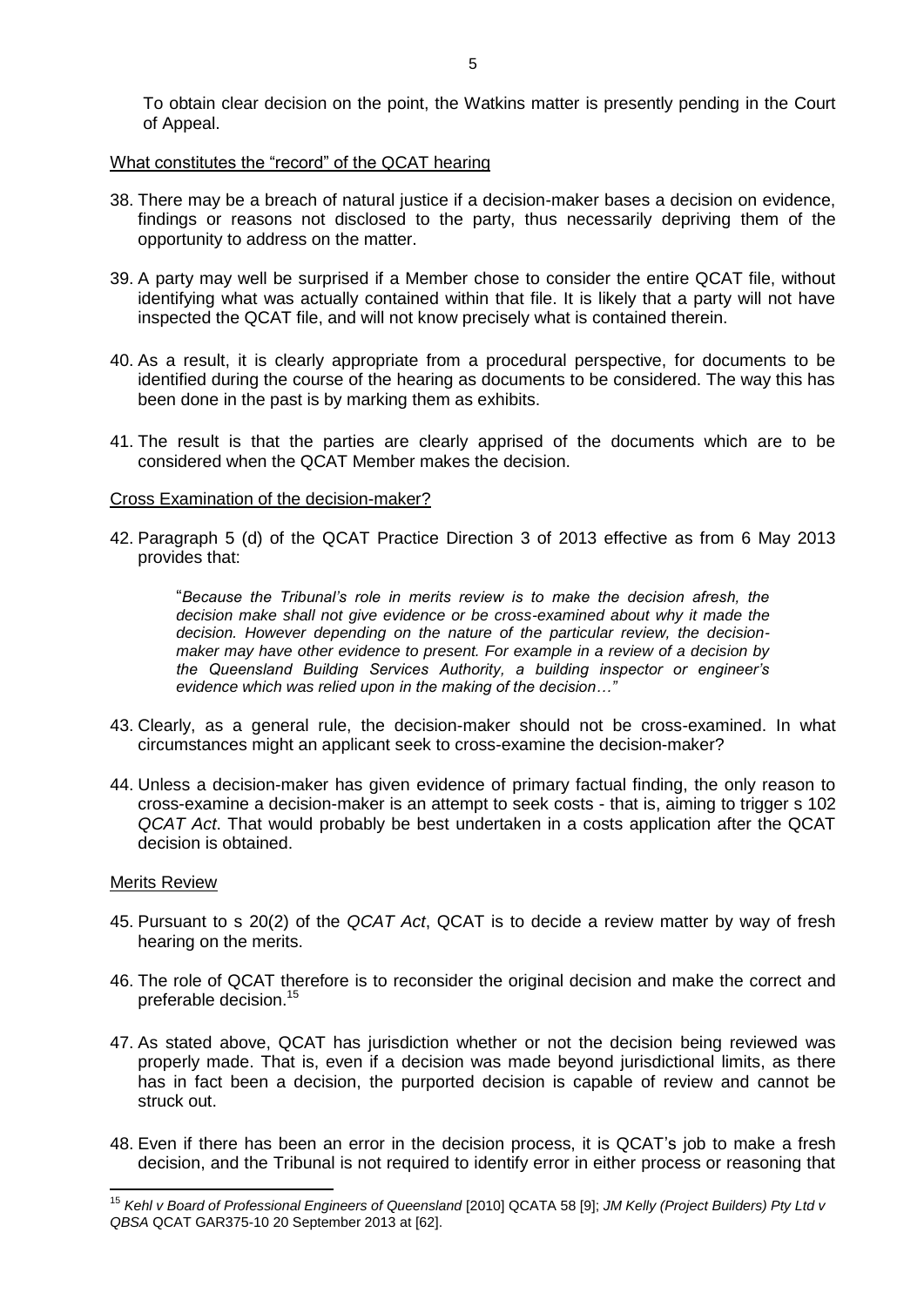lead to the decision being made. As stated by Kiefel J in *Shia v Migration Agents Registration Authority*: 16

*"The argument put by the respondent on this appeal, that the Tribunal's exercise of power is dependent upon the existence of error in the original decision, Smithers J denied that the Tribunal was limited to something of a supervisory role. As his Honour said, the Tribunal is authorised and required to review the actual decision, not the reasons for it…"*

49. Conversely, if in fact no decision had been made, then QCAT would lack jurisdiction and an Application to Review could be struck out.

#### Correct and preferable

50. The meaning of this phrase was discussed by Wilson J in *QBSA v Meredith:* 17

"The term commonly used in similar legislation touching administrative review and, I think, the better expression is "the correct or preferable" decision – for reasons explained by Kiefel J in *Shia v Migration Agents Registration Authority*."

51. In *Shia*<sup>18</sup> Kiefel J stated at [140]:

*"The object of the review undertaken by the Tribunal has been said to be to determine what is the "correct or preferable decision". "Preferable" is apt to refer to a decision which involves discretionary considerations. A "correct" decision, in the context of review, might be taken to be one rightly made, in the proper sense. It is, inevitably, a decision by the original decision-maker with which the Tribunal agrees. Smithers J, in Collector of Customs (NSW) v Brian Lawlor Automotive Pty Ltd, said that it is for the Tribunal to determine whether the decision is acceptable, when tested against the requirements of good government. This is because the Tribunal, in essence, is an instrument of government administration."*

#### 52. Therefore:

- "Correct" is taken to refer to situations in which the Tribunal considers there is only one acceptable decision.
- "Preferable" refers to situations where it considers there to be more than one correct decision. 19
- 53. This also raises the procedural point. What if, very late in the review process, a party identifies a fresh document which is said to be critical? Must the Tribunal always adjourn to allow time to get such document in a quest for the perfect decision? Clearly, where further delay is unacceptable, there comes a time when it is preferable to proceed on the existing material, rather than further adjournment. Basically, this raises a balancing of the objects of the *QCAT Act* as listed in s 3.
- 54. The Tribunal is not bound by any concessions that the parties make in respect of any issues  $-$  particularly where a question of law is involved.<sup>20</sup>

 $\overline{\phantom{a}}$ 

 $16$  [2008] HCA 31 at at [141].

<sup>17</sup> [2010] QCATA 50.

<sup>18</sup> *Shia v Migration Agents Registration Authority* [2008] HCA 31 at at [141].

<sup>19</sup> Also see the text *Principles of Administrative Law* at paragraph 8.6.1.

<sup>20</sup> *Re Martin and Commonwealth of Australia* (1982) 5 ALD 277; *Kuswardana v Minister for immigration & Ethnic Affairs* (1981) 35 ALR 186.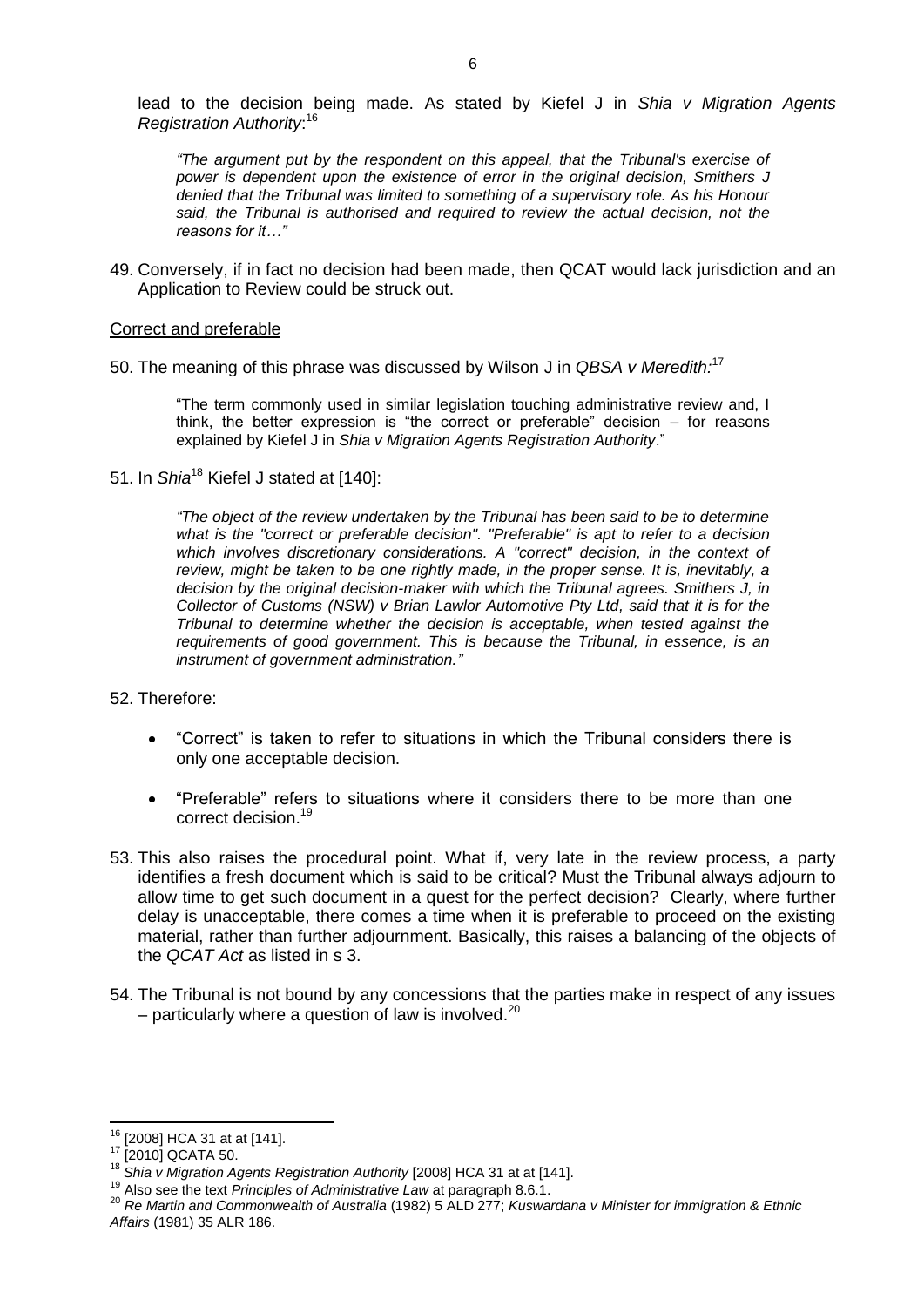#### What previous decisions bind QCAT?

- 55. The doctrine of precedent as it applies to judicial decisions is that:
	- (a) Decisions from a court in direct line of authority must be followed; and
	- (b) Decisions from a court outside line of appeal are persuasive, but technically not binding (per Lord Denning in the *High Trees House*<sup>21</sup> case from the 1940s).
- 56. Prior to the enactment of the *QCAT Act*, appeals from decisions of the Commercial & Consumer Tribunal ("CCT") were to the District Court, and from there to the Court of Appeal.
- 57. Since QCAT, appeals are at the first instance to the Appeal Tribunal (ignoring instances where there is a direct right of appeal to the Court of Appeal from decisions of judicial members).
- 58. Appeals from the Appeal Tribunal are to the Court of Appeal.
- 59. The above suggests that:
	- (a) Decisions of the Court of Appeal are binding;
	- (b) Decisions of the District Court from prior to enactment of the *QCAT Act* are binding; and
	- (c) Decisions of the District Court since enactment of the *QCAT Act* are not binding.
- 60. The recent District decision in *QBSA v Watkins*<sup>22</sup> is inconsistent with the District Court decision in *QBSA v Manwin*<sup>23</sup> as well as various Tribunal cases.
- 61. This suggests that:
	- (a) As *Manwin*<sup>24</sup> was a District Court decision upon appeal from the Commercial & Consumer Tribunal and there is no substantial change of relevant law since, it is submitted it should be considered binding; and
	- (b) The District Court decision in *Watkins*<sup>25</sup> was not an appeal and has been given recently, namely at a time when the District Court is not the avenue of appeal from the Tribunal. Being inconsistent with binding authority, it is submitted it cannot be followed by QCAT. In the recent QCAT decision in *Watkins v QBSA*<sup>26</sup> , Dr Forbes considered the District Court decision in Watkins to be incorrect, and refused to follow it.

## **THE APPEAL TRIBUNAL**

#### Nature of the Appeal

62. The orders that the Appeal Tribunal can make depend upon whether the appeal is on a question of law only, or involves a question of fact.

l

<sup>21</sup> *Central London Property Trust Ltd v High Trees House Ltd* [1947] KB 130.

<sup>22</sup> [2013] QDC 198.

<sup>&</sup>lt;sup>23</sup> [2005] CCT QR147-05.

<sup>24</sup> *QBSA v Manwin* [2005] CCT QR147-05.

<sup>25</sup> *QBSA v Watkins* [2013] QDC 198.

<sup>26</sup> [2013] QDC 198.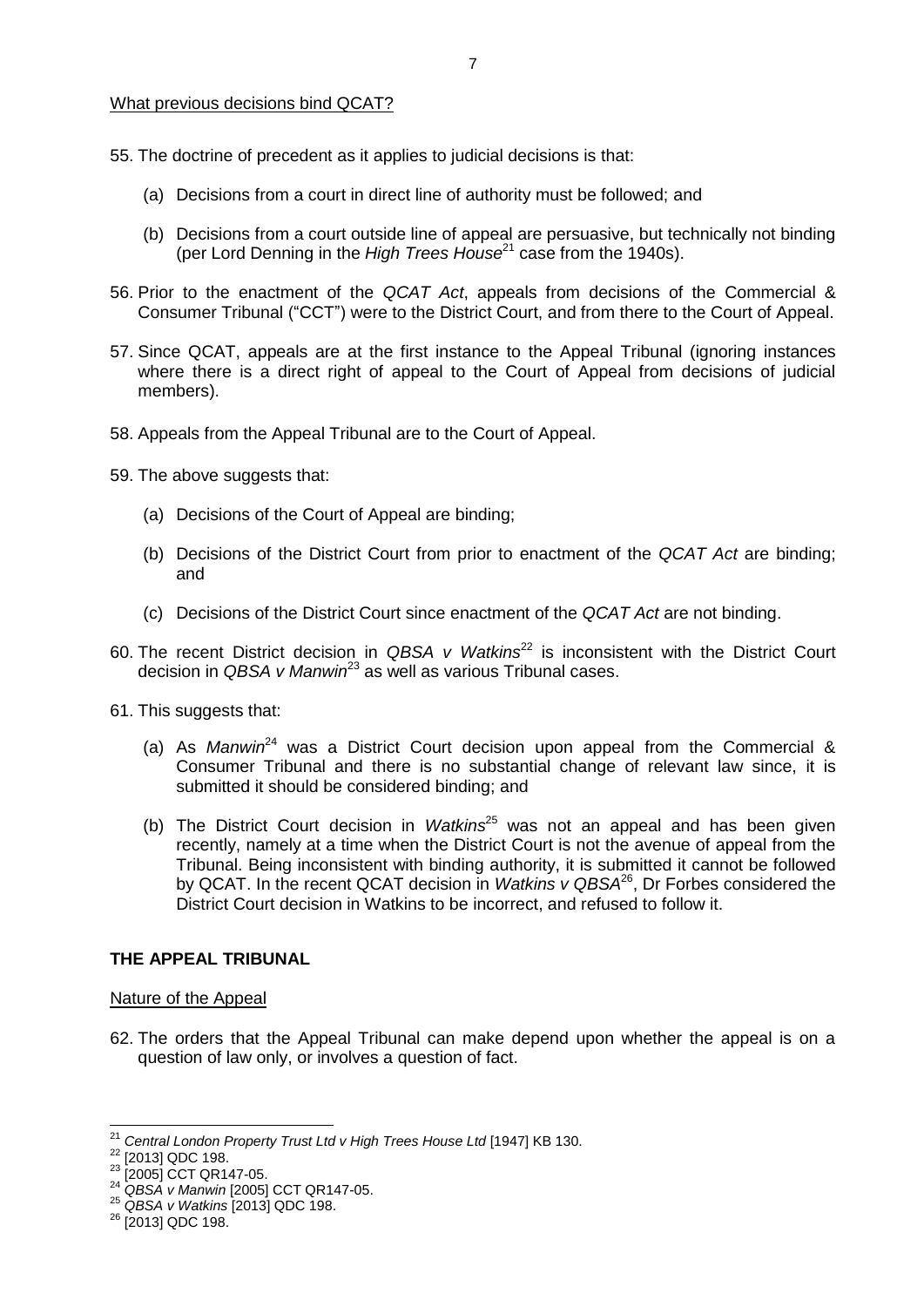- 63. Where a point on appeal raises a question of law only, by s 146 of the *QCAT Act* provides for appeals.
- 64. In deciding an appeal against a decision on a question of law only, the appeal tribunal may—
	- (a) confirm or amend the decision; or
	- (b) set aside the decision and substitute its own decision; or
	- (c) set aside the decision and return the matter to the tribunal or other entity who made the decision for reconsideration—
		- (i) with or without the hearing of additional evidence as directed by the appeal tribunal; and
		- (ii) with the other directions the appeal tribunal considers appropriate; or
	- (d) make any other order it considers appropriate, whether or not in combination with an order made under paragraph (a), (b) or (c).
- 65. Where a point on appeal involves a question of fact, by s 147 of the *QCAT Act* provides for appeals. This requires the appeal must be decided by way of rehearing, with or without the hearing of additional evidence as decided by the appeal tribunal.
- 66. In deciding the appeal on a question of fact, the appeal tribunal may—
	- (a) confirm or amend the decision; or
	- (b) set aside the decision and substitute its own decision.
- 67. As to what constitutes a mixed question of law and fact, Wilson J said in *Bradlyn Nominees Pty Ltd v Saikovski*: *27*

*"[12] The distinction between questions of law and fact is not always clear, and courts have not found it easy to formulate a satisfactory test of universal application. A concise and helpful summary appears, in my view, in this passage from a decision of the Supreme Court of Canada:*

*'Briefly stated, questions of law are questions about what the correct legal test is; questions of fact are questions about what actually took place between the parties; and questions of mixed law and fact are questions about whether the facts satisfy the legal tests."*

68. The importance of whether an appeal is on a point of law or fact was discussed in *Seymour v Racing Queensland*: 28

*"[16] The nature of an appeal brought as of right on a question of law is different. The subject matter and the scope of the appeal is limited to the question of law. It does not operate as a rehearing of the whole matter. It is not a general review of the Tribunal's decision.*

*[17] The powers of the Appeal Tribunal in disposing of the appeal are also different in each instance. On an appeal conducted as a rehearing when leave is granted, the Appeal Tribunal may either confirm or amend the decision; or set the decision aside and substitute its own decision. On an appeal on the question of law, the Appeal* 

 $\overline{\phantom{a}}$ 

 $27$  [2012] QCATA 39.

<sup>&</sup>lt;sup>28</sup> [2013] QCATA 179.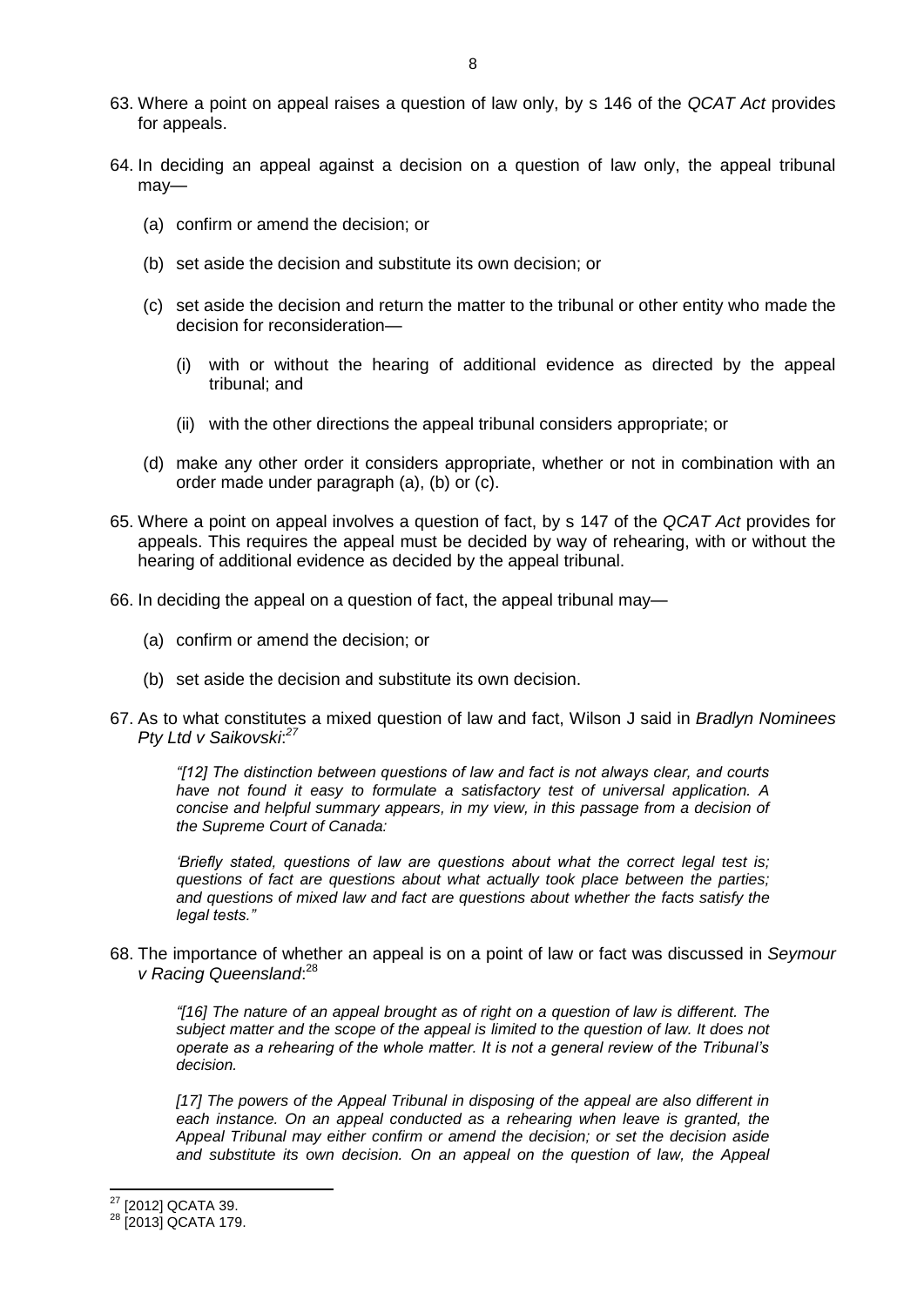*Tribunal can exercise those powers but, in addition, may also set aside the decision and return the matter to the Tribunal for reconsideration, with or without directions, or make any other order the Appeal Tribunal considers appropriate. Those powers are consistent with an appeal which has not proceeded by way of rehearing but which has been restricted to the question of law raised.*

*[18] In a case in which the grounds of appeal raise both a question (or questions) of law and a question (or questions) of fact or mixed law and fact, and leave to appeal in respect of the latter is granted, then the distinction between the nature of the appeal and the powers exercisable by the Appeal Tribunal will lose significance. However, in a case in which leave to appeal on the grounds involving fact is refused, it is important that the integrity of the appeal as of right on the question of law alone is preserved. That integrity will not be preserved, and the right to appeal on a question of law will be lost, if the Appeal Tribunal impermissibly subjects those grounds to a requirement to obtain leave which the statute does not impose."*

69. The difference between appeals solely on a point of law as apart from appeals involving questions of fact was also discussed in *Body Corporate for River City Apartments CTS 31622 v McGarvey*<sup>29</sup> at [11] to [14]:

*"[11] An appeal under s 289, as well as being restricted to an appeal on questions of law, is an appeal in the strict sense rather than an appeal by way of rehearing. As Mr Carrigan says in his submissions, when an appeal is permitted only on a question of law, that question is not merely a qualifying condition to ground the appeal, but is the sole subject matter of the appeal, to which the ambit of the appeal is confined.*

*[12] In Allesch v Maunz [\[2000\] HCA 40;](http://www.austlii.edu.au/au/cases/cth/HCA/2000/40.html) [\(2000\) 203 CLR 172,](http://www.austlii.edu.au/cgi-bin/LawCite?cit=%282000%29%20203%20CLR%20172?stem=0&synonyms=0&query=qcaata2009428%20s146) at 180-181 [23], in the joint judgment of the High Court discussing the differences between an appeal by way of rehearing, an appeal by way of hearing de novo and an appeal in the strict sense, the justices said that:*

- *(a) in an appeal by way of rehearing, the powers of the appellate court are exercisable only where the appellant can demonstrate that, having regard to all the evidence now before the appeal court, the order that is the subject of the appeal is the result of some legal, factual or discretionary error, whereas, in an appeal de novo, those powers may be exercised regardless of error;*
- *(b) this is so unless, in a rehearing, there is some statutory provision which indicates that the powers may be exercised whether or not there was error at first instance;*
- *(c) a court hearing an appeal in the strict sense can only give the decision which should have been given at first instance;*
- *(d) on an appeal by way of rehearing, an appellate court can substitute its own decision based on the facts and the law as they then stand.*

*[13] Paragraphs (a) and (b) indicate that, unless there was error in the judgment at first instance, or there is an express power to overturn the judgment even if it was made without error, the appellate court cannot exercise its powers. It is only when there was error that it can exercise its powers and then, when doing so, it must apply the facts and law now in existence. In contrast, and as is made clear in paragraph (c), an appeal in the strict sense is decided on the basis of the facts before the tribunal below and the law as it was at the time of the decision.*

*[14] That an appeal under s 289 is an appeal in the strict sense is confirmed, in my view, by a comparison of [ss146](http://www.austlii.edu.au/au/legis/qld/consol_act/qcaata2009428/s146.html) and [147](http://www.austlii.edu.au/au/legis/qld/consol_act/qcaata2009428/s147.html) of the [Queensland Civil and Administrative](http://www.austlii.edu.au/au/legis/qld/consol_act/qcaata2009428/)  [Tribunal Act](http://www.austlii.edu.au/au/legis/qld/consol_act/qcaata2009428/) 2009.*

 $\overline{a}$ <sup>29</sup> [2012] QCATA 47.